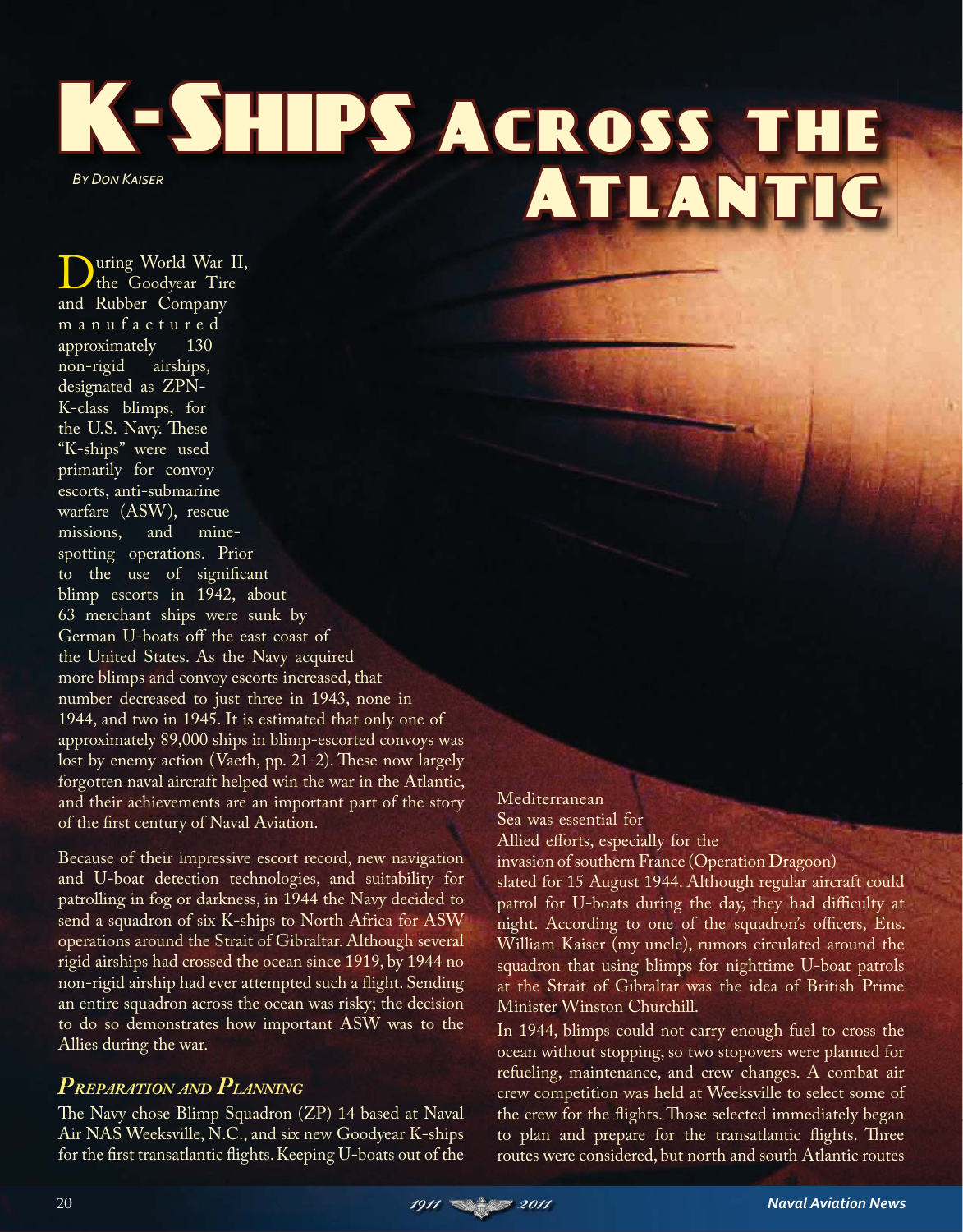A K-class blimp from Blimp Sauadron (ZP) 14 lands at *Lagens Field on* Terceira Island in the Azores on the morning of 31 May 1944 during the sauadron's historic journey across the Atlantic to French Morocco. *(Photo from William Kaiser)* 

as navigators. One of these, Ens. Andy Papageorge, remarked that celestial navigation in a K-ship was particularly difficult because the airbag over the control car limited the visible region of the sky to just 30 degrees above the horizon Some of the enlisted men received special radio and radar training as well. All six combat crews eventually assembled at Lakehurst,

were eventually scrapped in favor of a mid-Atlantic route from NAS South Weymouth, Mass., to North Africa with stopovers in Newfoundland and the Azores. In late 1943 and early 1944, six brand new Goodyear K-ships were delivered to NAS Lakehurst, N.J., and modified for the flights. Pilots from each crew received training in either magnetic anomaly detection (MAD) at Columbia University in New York City or long-range navigation (LORAN) at Norfolk, Va. Recent where they met their new squadron skipper, Cmdr. Emmett J. Sullivan, one of the most experienced lighterthan-air officers in the Navy. Sullivan had just arrived from Fleet Airships Pacific Training Unit (FAPTU) in Del Mar, Calif., where, as officer in charge, he was an expert in training combat blimp crews. Prior to FAPTU, Sullivan was commander of ZP-33 at Tillamook, Ore. The modified K-ships were then ferried from Lakehurst to South Weymouth for the transatlantic flights. Deciding to err on the side of caution, the Navy sent the blimps across the ocean in pairs at approximately two-week intervals depending on the weather and war-related conditions

graduates of the U.S. Naval Academy trained in navigation were assigned to each crew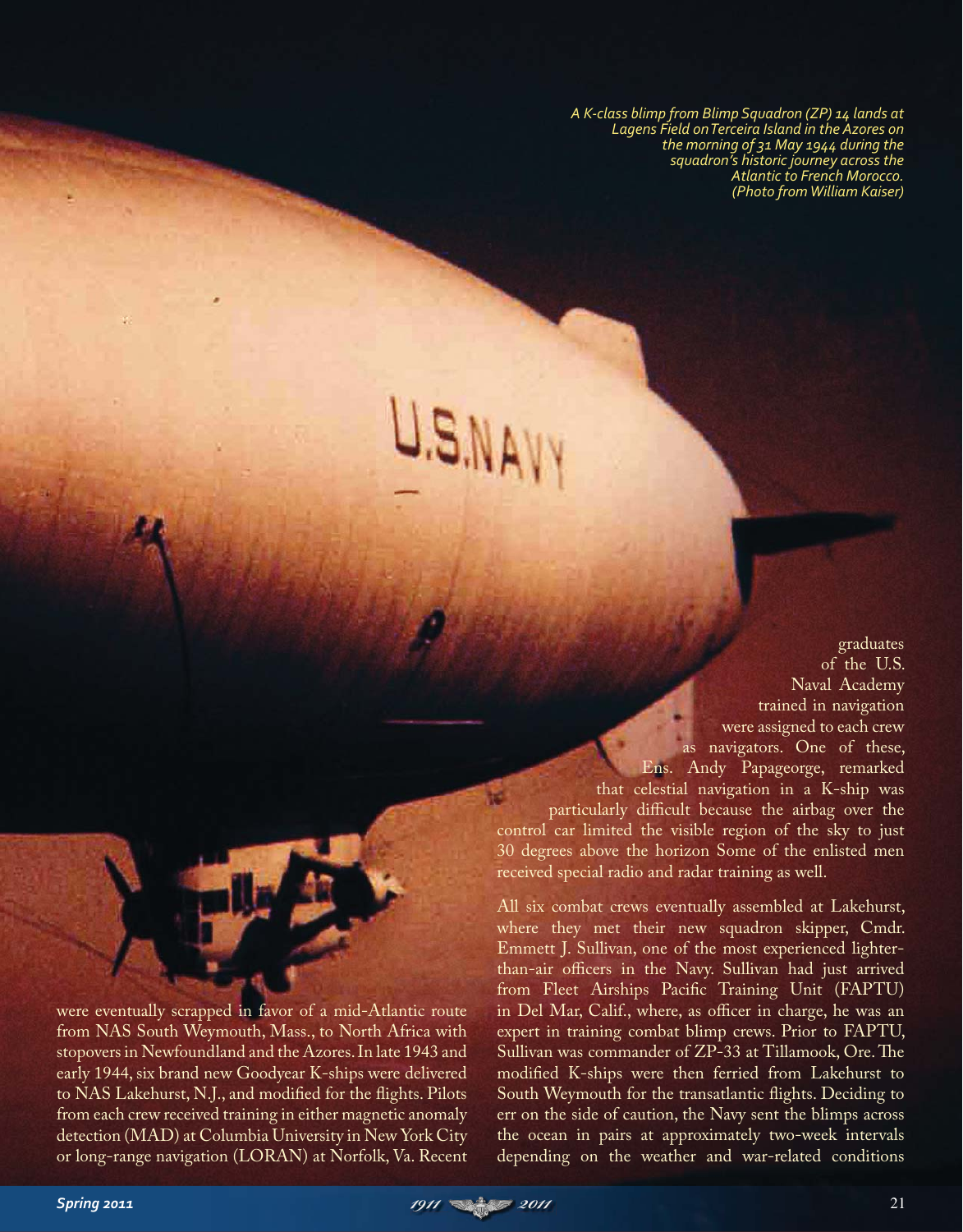

K-123 was the first airship to take-off from Lagens Field on Terceira Island in the Azores on 31 May 1944. Lt. i.a. Homer Bly (pilot) manned the elevator (top right in the control car). Ens. Warren Ireland , *d*, -pilot) manned the rudder (window, top left), and Ens. William Kaiser (co-pilot) took the forward lookout position. (Photo from William Kaiser)

along their route. Four combat air crews were transported aboard Navy R5D transport planes (C-54 Skymasters) to Newfoundland and the Azores to fly the second and third legs of the transatlantic flights, respectively.

## *THE FIRST TRANSATLANTIC FLIGHTS*

K-123 and K-130 were the first K-ships to embark on a transatlantic voyage when they took-off from South Weymouth on the night of 28 May 1944. The first leg was an approximately 800-mile, 16-hour flight to NAS Argentia in Newfoundland flown almost entirely in "zerozero" conditions. Lt. j.g. John J. Connery, pilot of the lead ship K-130 and officer in charge of the first leg, recorded the flight in his logbook no differently than any other routine flight. On the evening of 29 May, about the same time the blimps were landing in Newfoundland, USS *Block Island* (CVE 21) was torpedoed by a German U-boat while conducting ASW operations in the Azores area. If this was known to the crews who were preparing to fly the second leg of the first transatlantic flights from Newfoundland to the Azores, it certainly must have provided some concern and

motivation. (*Block Island* was the only U.S. aircraft carrier sunk in the Atlantic during World War II.)

The second leg was the longest, a 1,300-mile, 22 hour flight to Lagens (now Lajes) Field on Terceira Island in the Azores. A surface vessel sent weather information to the blimps along this route. Pressurized helium gas that had been shipped aboard USS *Rehobeth* (AVP 50) two weeks earlier was used to top-up K-123 and K-130 during their stopover in the Azores. The third leg was an 1,100-mile, 20-hour flight to Craw Field at Port Lyautey (now Kenitra) in French Morocco. Sullivan piloted the lead ship K-130 on the final leg of the flight.

On the night of 31 May between the Azores and North Africa, Aviation Radioman Second Class F. A. Lange was changing the flare in his Very pistol,

a flare gun for close-range communication using different colored signal flares. (The blimps did not want to attract attention and were operating under strict radio silence.) Lange, who was in K-123, accidently discharged his pistol and illuminated the dark night sky with a brilliantly colored display. When Sullivan saw the flare, he became so enraged that he broke radio silence to find out what was going on and reprimanded the crew of K-123. Fortunately, both K-ships proceeded on apparently undetected. Weather information was sent to the blimps periodically by an Army weather service plane that flew ahead of the blimps on the third leg.

On arriving in French Morocco on 1 June, K-130 and K-123 were the first non-rigid airships to complete a transatlantic crossing. The entire 80-hour trip covered 3,162 nautical miles, over which the K-ships averaged 53.8 knots during 58.7 hours of actual flying time at an average elevation of 500 feet. On 15 June the second pair of blimps, K-109 and K-134, landed at Port Lyautey after following the same route in about 68 hours; the third pair of blimps, K-101 and K-112, arrived in a record flight time of 52 hours on